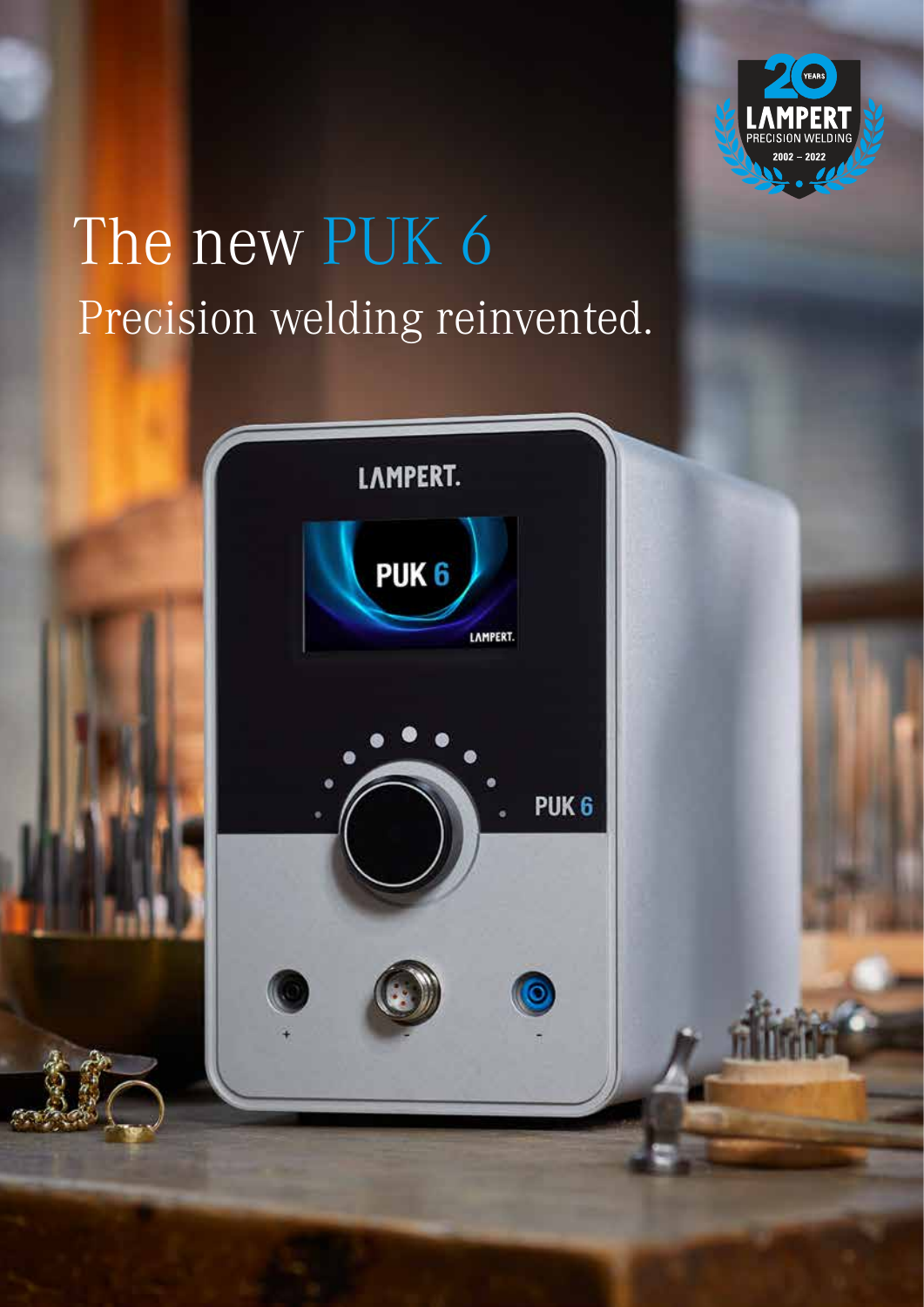## The LATEST INNOVATION from Lampert: The new PUK 6! NEW, INNOVATIVE DESIGN – IMPROVED FUNCTIONALITY ONCE MORE





### SEE FOR YOURSELF!

#### **Ergonomic operating concept**

One-hand joystick with turn-push-tilt function as well as simplified, intuitive menu guidance

#### **Quicker, more powerful, more precise**

Improved performance in all dimensions for fine welding technology at an unprecedented level

### **DESIGN**

- Newly structured display design with improved resolution
- Clear design language with timeless aesthetics a visual highlight at every workplace
- Fine, selected materials for highest standards on value and appearance

#### **OPERATION**

- Quicker maximum welding spot sequences due to the enhanced speed function  $-$  adjustable in 3 levels
- Refined micro-mode enables new welding possibilities with finer increments in adjustment when welding at the lowest possible performance range
- Newly designed and patented welding process control prevents welding errors, enables even quicker learning of the PUK welding – easier start for the PUK beginner

### FUNCTIONALITY

- Optimised welding curves for all weldable alloys in jewellery manufacturing
- Higher maximum power and improved welding performance, particularly with highly conductive silver, copper and tin alloys due to new speed function
- New standby mode quick restart, minimum energy consumption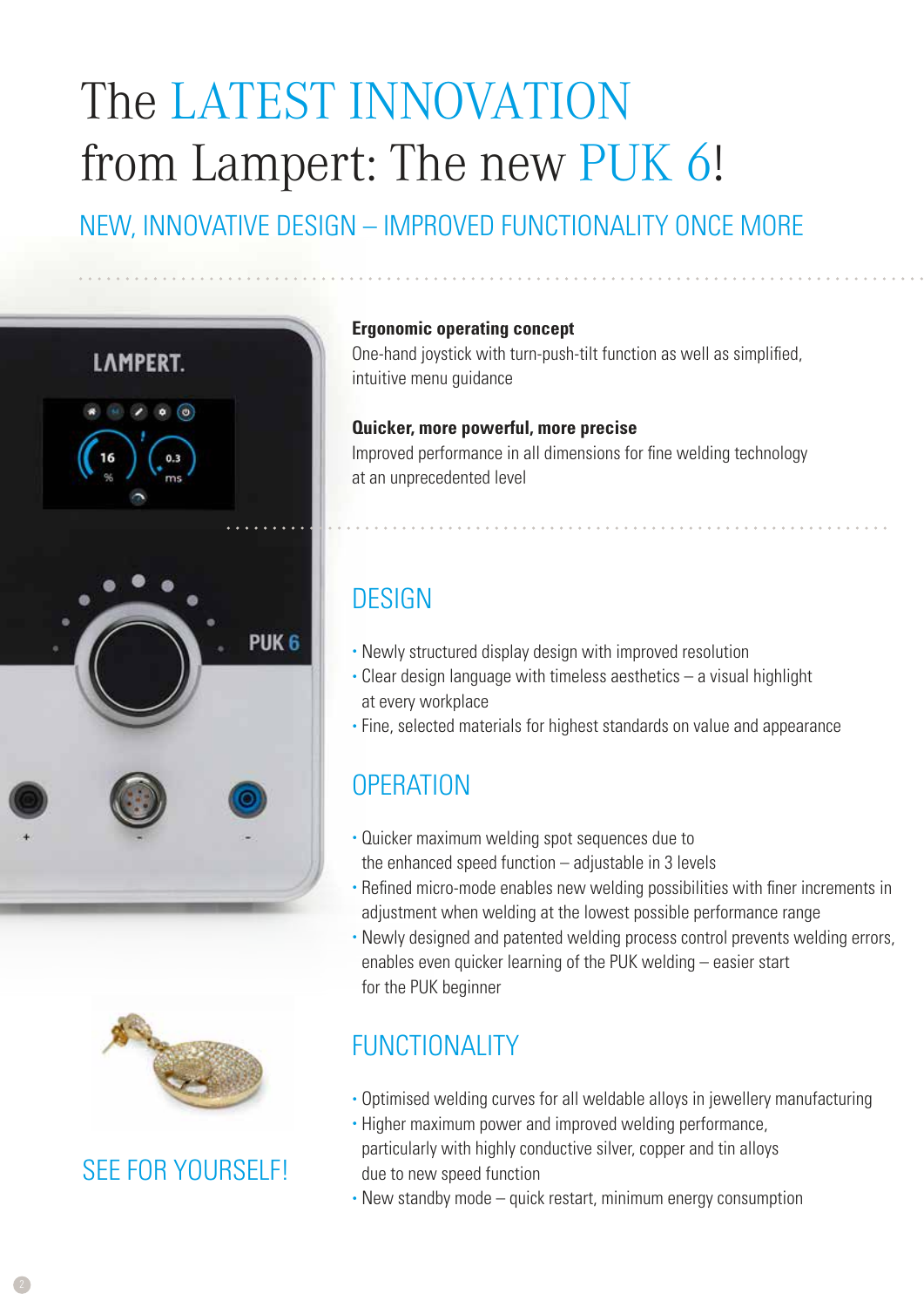# The proven PUK principle from day one

# **LAMPERT.**

### PUK'S OPERATING PRINCIPLE IS AS SIMPLE AS IT IS INGENIOUS

Argon gas is emitted protecting the welding area from oxidation. An electric arc (energy flow) is created from the point where the electrode touches the work piece, and as the electrode retracts, the arc is drawn up from the point of contact. Exactly here, a melting occurs of between 0.2 and 3.0 mm in diameter (depending on the material and parameters being used). The result is a clean and stable weld.

This high degree of precision is made possible by touching the work piece with the tip of the electrode. The electrical arc necessary for welding is thus generated from exactly this point of contact.

By varying the angle at which the electrode tip touches the work piece, the flow of energy can be influenced. Thus, welds can be accurately steered in the desired direction and previously applied metal can be distorted or modelled.

The PUK precision welding equipment puts a multitude of possible applications at your fingertips. Welding on fittings, adding metal to a work piece, joining items prior to soldering, welding a loop, fixing porosity, or welding seams are just a few of the examples possible with PUK.

PUK allows easy adding of metal, especially where material is missing, e.g. in fractures, dents or pores. With the aid of welding wire, material can simply be added and built up.

Generally speaking, all metals or alloys that are suitable for TIG welding welding, are also suitable for welding with the PUK. Amongst these are precious metals and precious metal alloys as well as many types of steel, titanium, nickel and tin alloys (costume jewellery).

#### POSSIBLE APPLICATIONS

Feel free to have a look at **www.lampert.info/en/workshop-news** for getting an idea about typical applications or how to use the PUK the right way.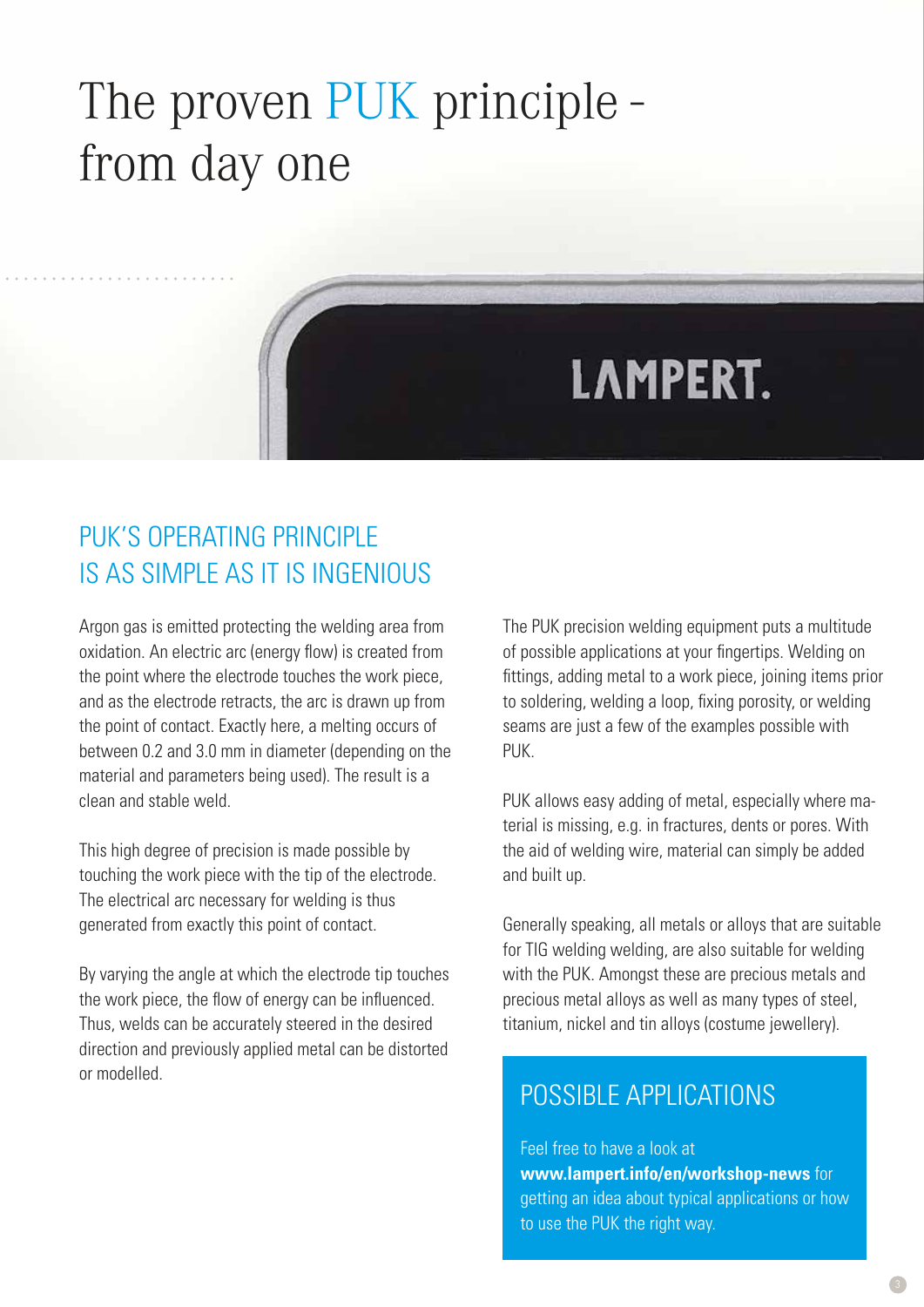# Indispensable for precision & eye protection: our PUK welding microscopes



### WELDING MICROSCOPE SM6

- New elegant design, perfectly tailored to the PUK 6
- Height and tilt adjustment for optimum workplace comfort and an ergonomic working position
- Cushioned hand supports for comfortable operation
- Powerful LED lighting in the microscope head, adjustable in 4 brightness levels, optimal illumination of the working area
- High-precision with 10-fold magnification (15-fold optional)
- Electonically controlled LCD eye protecton system
- Can also be used as a workplace or observation microscope







## WELDING MICROSCOPE WITH **ARTICULATED ARM SMG5**

- Perfectly tailored to the PUK 6
- Articulated arm, rotary and pivot action in every direction, making work particular ergonomic, even on bulky objects
- Individually adjustable headrest
- Bench stand for individual bench mounting
- Powerful LED lighting in the microscope head, adjustable in 4 brightness levels, optimal illumination of the working area
- High-precision with 10-fold magnification (15-fold optional)
- Electonically controlled LCD eye protecton system
- Can also be used as a workplace or observation microscope at any time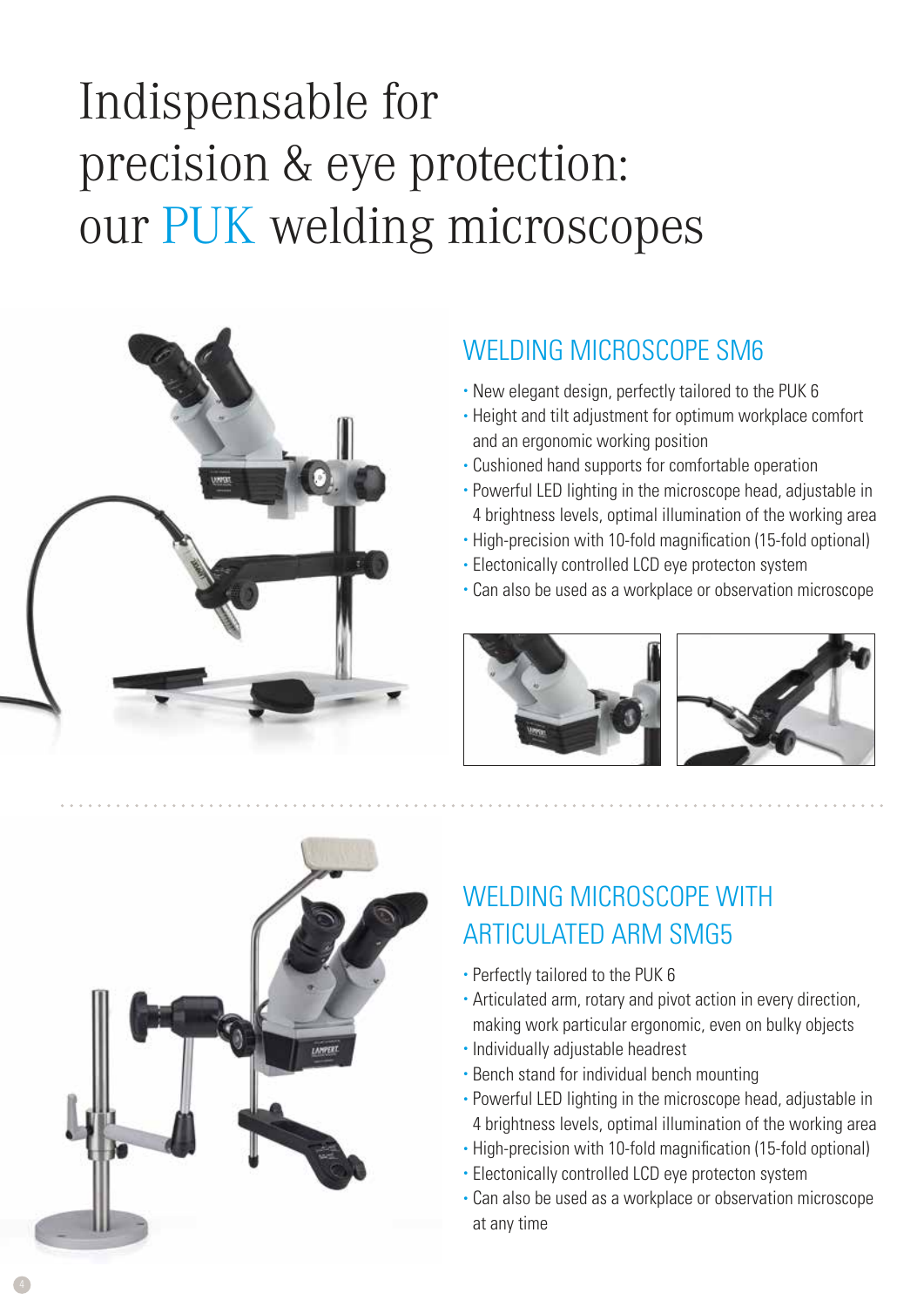# Original accessories for the individual perfection of your PUK workplace



#### PUK FLOW REGULATOR

An important prerequisite for reliable welding results is the correct gas flow of the inert argon gas.

#### PUK ELECTRODE GRINDING MOTOR

Simple and rapid grinding of the PUK electrodes. Regular maintenance and care of the electrode tips is vital to very good welding results and can be performed by the grinding motor in the blink of an eye.





#### PUK ELECTRODES

Available in various diameters: 0.5 mm, 0.6 mm, 0.8 and 1.0 mm Packages include 10 tungsten electrodes The right electrode for every application

#### ASSORTMENT OF PUK WELDING WIRES ......

The alloys and dimensions of the welding wires have been specially selected for welding with PUK precision welding devices. The new packaging is not only eco-friendly but also a practical accessory that can be used as a wire dispenser.

### PLEASE ALSO VISIT OUR WEBSITE TO FIND MORE INFORMATION ABOUT OUR

- **products**
- **trade fair activities**
- **FAQ**
- **testimonials**
- **videos and applications**
- **newsletter**
- **social media channels**
- **document archive**



#### www.lampert.info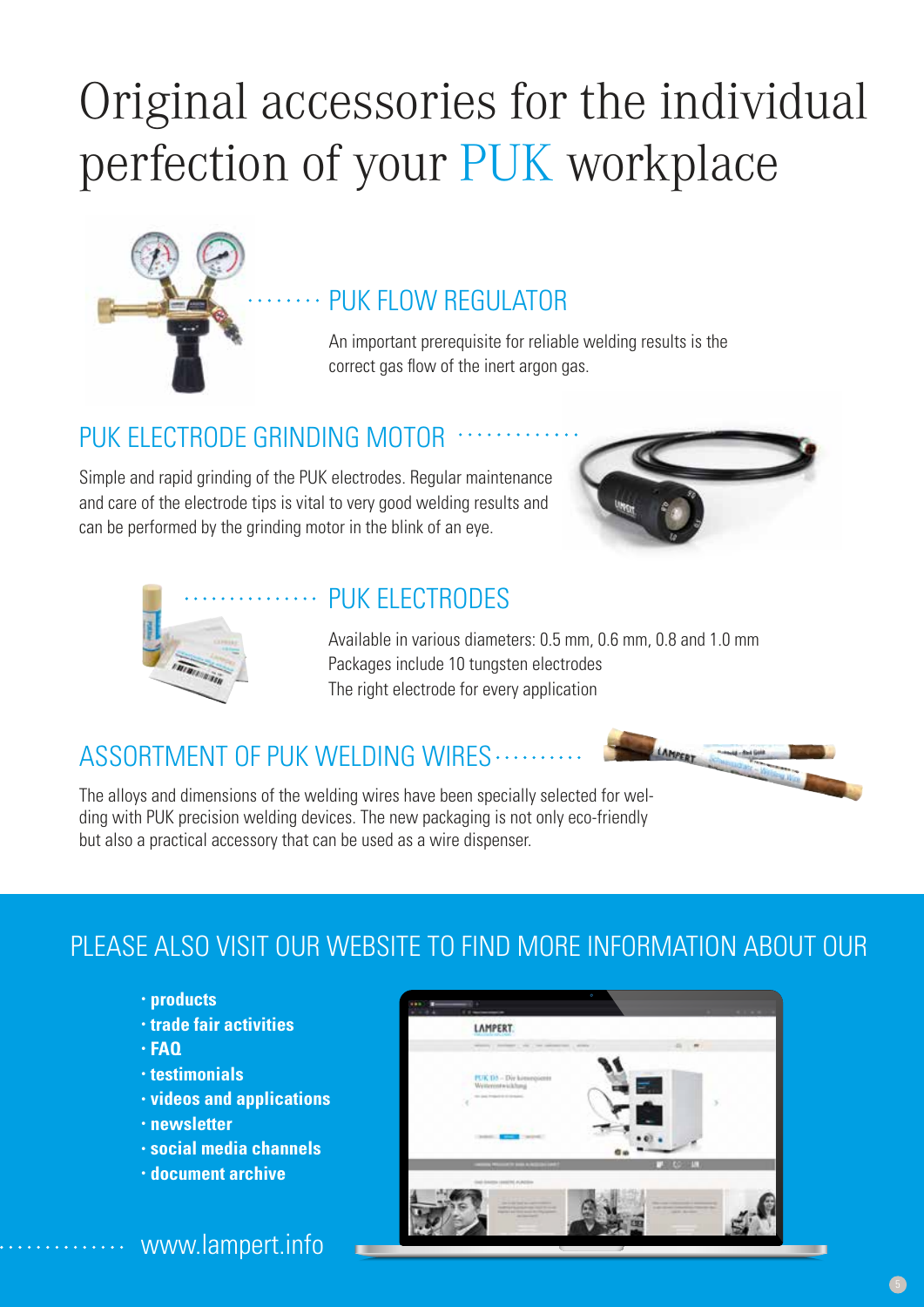# What distinguishes our PUK

### SINCE THE FIRST GENERATION



### SUPERIOR WELDING TECHNOLOGY

- Reproducible and high-quality welding results
- Reliable and stable welding with low heat development
- Welds on filigree workpieces even with the smallest material thicknesses of less than 0.2 mm up to reliable fine welding even on very large objects

### PERFECTLY MATCHED TO ITS FIFLD OF APPLICATION

- Developed by gold- and silversmiths for gold- and silversmiths
- Patented WIG welding technology from the inventor of PUK micro pulse fine welding
- Whether a customised individual piece, repair or series production the PUK is the right choice!

### TREND-SETTING ERGONOMICS AND SAFETY

- Intuitive operability
- Safety for the user
- User-friendly technology

### TREMENDOUS EFFICIENCY

- Small physical dimensions
- Very low initial costs
- Very low costs for consumer materials
- Maintenance-free technology

#### BENCHMARK FOR QUALITY AND INNOVATION

- Continuous further development of our products
- High standards for production and materials
- We rely on sustainable products and environmentally friendly packaging
- 3 year warranty on our welding technology

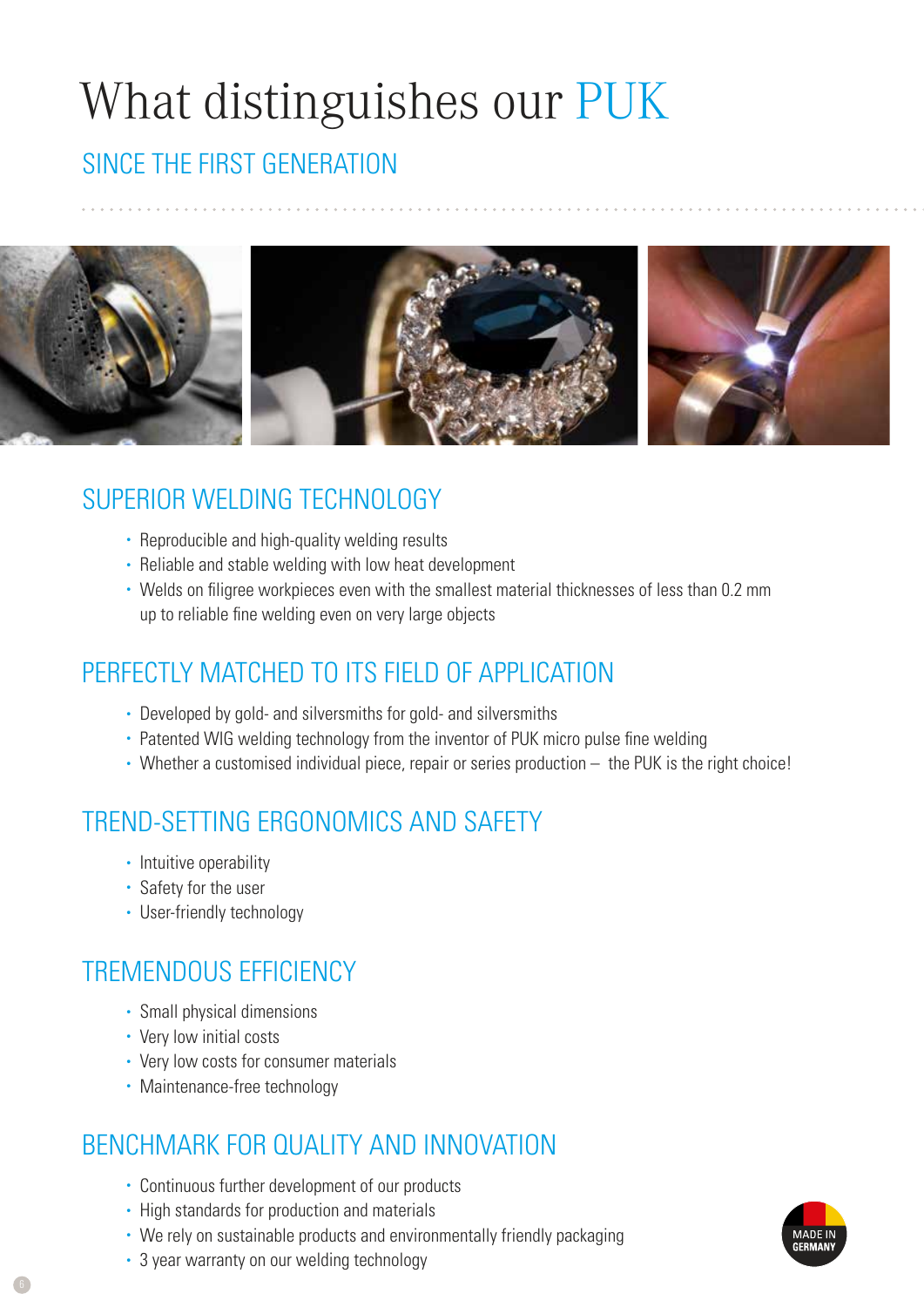# From PUK111 to the PUK 6

### A SUCCESS STORY OF 20 YEARS!